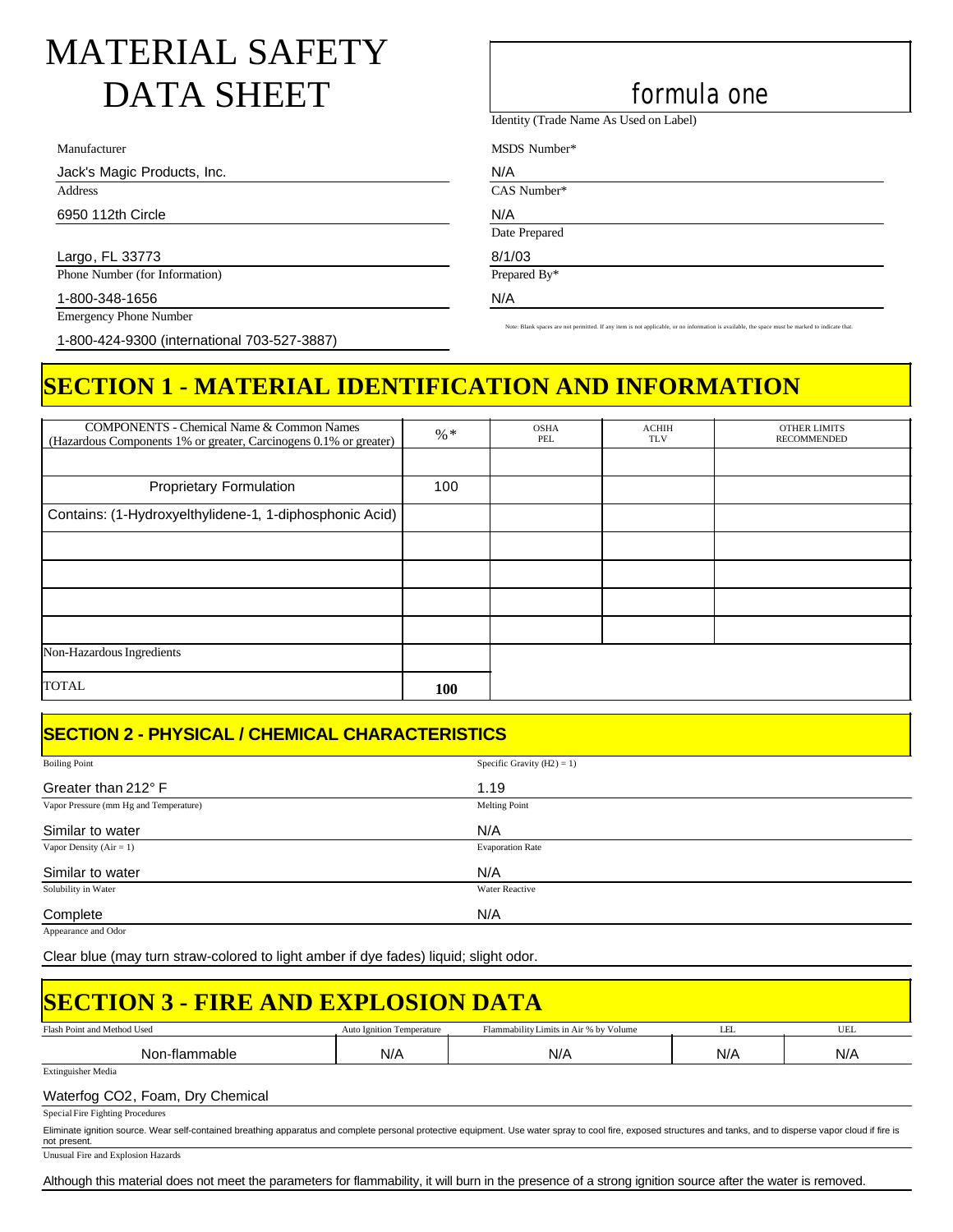## **SECTION 4 - REACTIVITY HAZARD DATA**

|                                                     |                                                     | SECTION 4 - REACTIVITY HAZARD DATA                                                     |                                                                                                                                                                            |             |
|-----------------------------------------------------|-----------------------------------------------------|----------------------------------------------------------------------------------------|----------------------------------------------------------------------------------------------------------------------------------------------------------------------------|-------------|
| Stability<br>Stable                                 | Conditions to Avoid                                 |                                                                                        |                                                                                                                                                                            |             |
| Unstable                                            |                                                     | Avoid contact with strong oxidizing agents.                                            |                                                                                                                                                                            |             |
| Incompatibility (Materials to Avoid)<br>Oxidizers   |                                                     |                                                                                        |                                                                                                                                                                            |             |
| Hazardous Decomposition Products<br>None known.     |                                                     |                                                                                        |                                                                                                                                                                            |             |
| Hazardous Polymerization                            | <b>Conditions to Avoid</b>                          |                                                                                        |                                                                                                                                                                            |             |
| Will Not Occur<br>May Occur                         |                                                     | Avoid contact with strong oxidizing agents.                                            |                                                                                                                                                                            |             |
|                                                     |                                                     |                                                                                        |                                                                                                                                                                            |             |
|                                                     |                                                     | <b>SECTION 5 - HEALTH HAZARD DATA</b>                                                  |                                                                                                                                                                            |             |
| Primary Routes of Entry                             |                                                     |                                                                                        | Carcinogen Listed In                                                                                                                                                       |             |
|                                                     | Inhalation                                          | Ingestion                                                                              | <b>NTP</b>                                                                                                                                                                 | <b>OSHA</b> |
|                                                     | Skin Absorption                                     | Not Hazardous                                                                          | <b>IARC</b> Monograph                                                                                                                                                      | Not Listed  |
| <b>Health Hazards</b>                               |                                                     |                                                                                        |                                                                                                                                                                            |             |
| Acute                                               | May cause skin and eye burns.                       |                                                                                        |                                                                                                                                                                            |             |
|                                                     | Chronic None known.                                 |                                                                                        |                                                                                                                                                                            |             |
| Signs and Symptoms of Exposure                      | May cause skin and eye burns.                       |                                                                                        |                                                                                                                                                                            |             |
| None known.                                         | Medical Conditions Generally Aggravated by Exposure |                                                                                        |                                                                                                                                                                            |             |
| <b>Emergency First Aid Procedures</b><br>See below. |                                                     |                                                                                        |                                                                                                                                                                            |             |
| Eye Contact                                         |                                                     |                                                                                        | Immediately flush eyes with plenty of water for at least 15 minutes. Hold eyelids open during washing. See a physician if irritation occurs.                               |             |
| <b>Skin Contact</b>                                 |                                                     |                                                                                        | Immediately flush skin with plenty of water while removing contaminated clothing and shoes. Thoroughly wash before reuse or discard. See a physician if irritation occurs. |             |
| Inhalation                                          |                                                     |                                                                                        | Remove patient from contaminated area. Give oxygen if needed. See a physician if irritation of respiratory tract occurs.                                                   |             |
| Ingestion                                           |                                                     |                                                                                        | DO NOT induce vomiting. Drink a quart of water. (DO NOT give food to an unconscious person). Seek immediate medical attention.                                             |             |
|                                                     |                                                     |                                                                                        |                                                                                                                                                                            |             |
|                                                     |                                                     |                                                                                        | <b>SECTION 6 - CONTROL AND PROTECTIVE MEASURES</b>                                                                                                                         |             |
| Respiratory Protection (Specify Type)               | None required for normal operations.                |                                                                                        |                                                                                                                                                                            |             |
| <b>Protective Gloves</b><br>Impervious gloves       |                                                     |                                                                                        | <b>Eye Protection</b><br>Splash-proof safety goggles.                                                                                                                      |             |
| Ventilation to be Used                              | Local Exhaust<br>Mechanical (general)               | ⊠<br>Special<br>Other (specify)                                                        | Normal room ventilation.                                                                                                                                                   |             |
|                                                     | Other Protective Clothing and Equipment             | Wear protective clothing to minimize skin contact and chemical resistant safety shoes. |                                                                                                                                                                            |             |

Do not get in eyes, on skin, or on clothing. Avoid breathing vapor and mist. Handle with due care. Hygienic Work Practices

## **SECTION 7 - PRECAUTIONS FOR SAFE HANDLING AND USE**

Steps to be Taken if Material is Spilled or Released

Floor will become slippery. Use care. Wear splash-proof eye protection and impervious clothing. Contain spill with inert material (sand, earth, etc.) and transfer to separate containers for disposal.

Water Disposal Methods

Dispose of in accordance with all applicable local, state and federal regulations. Empty contains retain vapor or product residue and can be dangerous.

Precautions to be Taken in Handling and Storage

#### Avoid contact with skin and eyes. Avoid contact with strong oxidizers. Keep out of reach of children.

Other Precautions and/or Special Hazards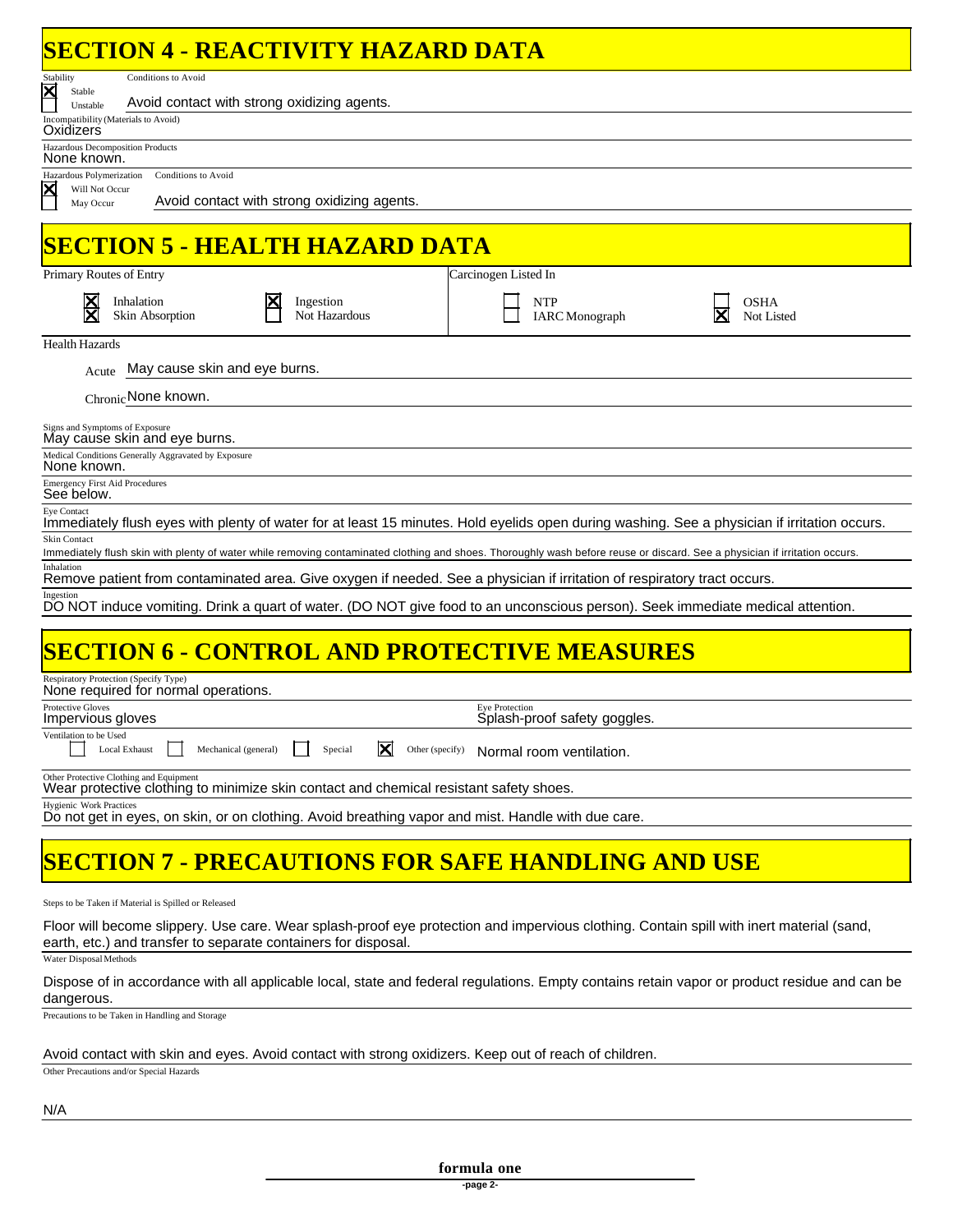# MATERIAL SAFETY DATA SHEET formula two

Manufacturer

Jack's Magic Products, Inc.

Address

6950 112th Circle

Largo, FL 33773 Phone Number (for Information)

1-800-348-1656

Emergency Phone Number

1-800-424-9300 (international 703-527-3887)

Identity (Trade Name As Used on Label)

MSDS Number\*

N/A CAS Number\*

N/A

Date Prepared

8/1/03 Prepared By\*

N/A

Note: Blank spaces are not permitted. If any item is not applicable, or no information is available, the space must be marked to indicate that.

## **SECTION 1 - MATERIAL IDENTIFICATION AND INFORMATION**

| <b>COMPONENTS - Chemical Name &amp; Common Names</b><br>(Hazardous Components 1% or greater, Carcinogens 0.1% or greater) | $% *$      | <b>OSHA</b><br>PEL | <b>ACHIH</b><br><b>TLV</b> | <b>OTHER LIMITS</b><br><b>RECOMMENDED</b> |
|---------------------------------------------------------------------------------------------------------------------------|------------|--------------------|----------------------------|-------------------------------------------|
|                                                                                                                           |            |                    |                            |                                           |
| Proprietary Formulation                                                                                                   | 100        |                    |                            |                                           |
|                                                                                                                           |            |                    |                            |                                           |
|                                                                                                                           |            |                    |                            |                                           |
|                                                                                                                           |            |                    |                            |                                           |
|                                                                                                                           |            |                    |                            |                                           |
|                                                                                                                           |            |                    |                            |                                           |
| Non-Hazardous Ingredients                                                                                                 |            |                    |                            |                                           |
| <b>TOTAL</b>                                                                                                              | <b>100</b> |                    |                            |                                           |

## **SECTION 2 - PHYSICAL / CHEMICAL CHARACTERISTICS**

| <b>Boiling Point</b>                   | Specific Gravity $(H2) = 1$ ) |
|----------------------------------------|-------------------------------|
| $100^{\circ}$ C                        | $1.0 - 1.05$                  |
| Vapor Pressure (mm Hg and Temperature) | <b>Melting Point</b>          |
| N/A                                    | N/A                           |
| Vapor Density $(Air = 1)$              | <b>Evaporation Rate</b>       |
| Same as water                          | N/A                           |
| Solubility in Water                    | <b>Water Reactive</b>         |
| 99%                                    | N/A                           |
| Appearance and Odor                    |                               |

Amber to tan liquid with lemon scent

| <b>SECTION 3 - FIRE AND EXPLOSION DATA</b>            |                                  |                                        |     |     |
|-------------------------------------------------------|----------------------------------|----------------------------------------|-----|-----|
| Flash Point and Method Used                           | <b>Auto Ignition Temperature</b> | Flammability Limits in Air % by Volume | LEL | UEL |
| Non-determined                                        | N/A                              | N/A                                    | N/A | N/A |
| <b>Extinguisher Media</b>                             |                                  |                                        |     |     |
| No special requirements, water and foam are suitable. |                                  |                                        |     |     |
| Special Fire Fighting Procedures                      |                                  |                                        |     |     |
|                                                       |                                  |                                        |     |     |

No distinctly hazardous decomposition products are known to exist, nor are there special firefighting requirements, however, self-contained breathing apparatus and protective clothing should be worn in fighting fires involving chemicals. Unusual Fire and Explosion Hazards

None known.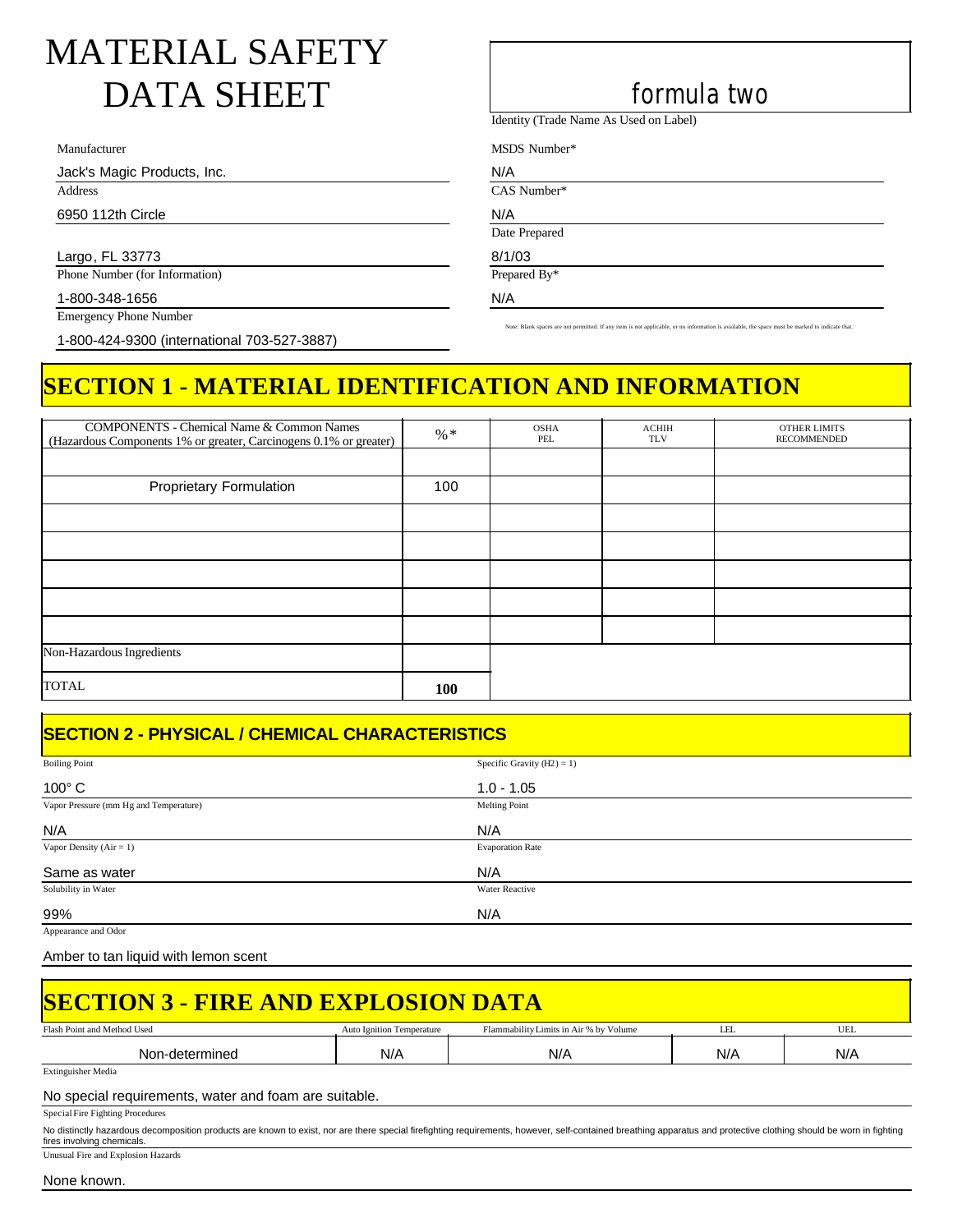| <b>SECTION 4 - REACTIVITY HAZARD DATA</b>                                                                                                                     |  |  |  |  |
|---------------------------------------------------------------------------------------------------------------------------------------------------------------|--|--|--|--|
| <b>Conditions to Avoid</b><br>Stability                                                                                                                       |  |  |  |  |
| $\overline{\mathsf{x}}$<br>Stable<br>Strong acids or alkali compounds may inactiviate biological cultures<br>Unstable                                         |  |  |  |  |
| Incompatibility (Materials to Avoid)<br>Strong acids or alkali compounds may inactiviate biological cultures                                                  |  |  |  |  |
| Hazardous Decomposition Products<br>None                                                                                                                      |  |  |  |  |
| Hazardous Polymerization<br><b>Conditions to Avoid</b><br>Will Not Occur                                                                                      |  |  |  |  |
| N/A<br>May Occur                                                                                                                                              |  |  |  |  |
| <b>SECTION 5 - HEALTH HAZARD DATA</b>                                                                                                                         |  |  |  |  |
| Carcinogen Listed In<br>Primary Routes of Entry                                                                                                               |  |  |  |  |
| Inhalation<br>Ingestion<br><b>NTP</b><br>OSHA<br>Skin Absorption<br>Not Hazardous<br><b>IARC</b> Monograph<br>Not Listed                                      |  |  |  |  |
| <b>Health Hazards</b>                                                                                                                                         |  |  |  |  |
| None known.<br>Acute                                                                                                                                          |  |  |  |  |
| Chronic None known.                                                                                                                                           |  |  |  |  |
| Signs and Symptoms of Exposure<br>Irritation of the mouth, pharynx, esophagus and stomach can develop following ingestion.                                    |  |  |  |  |
| Medical Conditions Generally Aggravated by Exposure<br>None known.                                                                                            |  |  |  |  |
| <b>Emergency First Aid Procedures</b><br>See below.                                                                                                           |  |  |  |  |
| Eye Contact<br>Immediately flush with plenty of water for at least 15 min. and have examined and treated by medical personnel.                                |  |  |  |  |
| Skin Contact<br>Remove contaminated clothing and footwear. Wash material off the skin with plenty of soap and water. Wash clothing and footwear before reuse. |  |  |  |  |
| Inhalation<br>Remove victim to fresh air.                                                                                                                     |  |  |  |  |
| Ingestion<br>Drink water or milk to dilute. Induce vomiting only if advised by physician or poison control center. Call poison control center.                |  |  |  |  |
|                                                                                                                                                               |  |  |  |  |
| <b>SECTION 6 - CONTROL AND PROTECTIVE MEASURES</b>                                                                                                            |  |  |  |  |
| Respiratory Protection (Specify Type)<br>None required for recommended use. Avoid creating aerosols in poorly ventilated areas.                               |  |  |  |  |
| <b>Protective Gloves</b><br><b>Eye Protection</b><br>Chemical type face shield recommended.<br>None required                                                  |  |  |  |  |
| Ventilation to be Used<br>IХ<br>Local Exhaust<br>Mechanical (general)<br>Special<br>Other (specify)                                                           |  |  |  |  |
| Other Protective Clothing and Equipment<br>N/A                                                                                                                |  |  |  |  |
| <b>Hygienic Work Practices</b><br>General hygienic work practices should be followed.                                                                         |  |  |  |  |
|                                                                                                                                                               |  |  |  |  |
| <b>SECTION 7 - PRECAUTIONS FOR SAFE HANDLING AND USE</b>                                                                                                      |  |  |  |  |

Steps to be Taken if Material is Spilled or Released

Wear approved respirator for nuisance dust during cleanup. For small spills, flush to waste treatment sewer (product is biodegradable). For large spills, contain and collect for reuse.

Water Disposal Methods

### N/A

Precautions to be Taken in Handling and Storage

### Prevent skin and eye contact. Avoid creating aerosol. Wash hands thoroughly with soap and water after use.

Other Precautions and/or Special Hazards

### N/A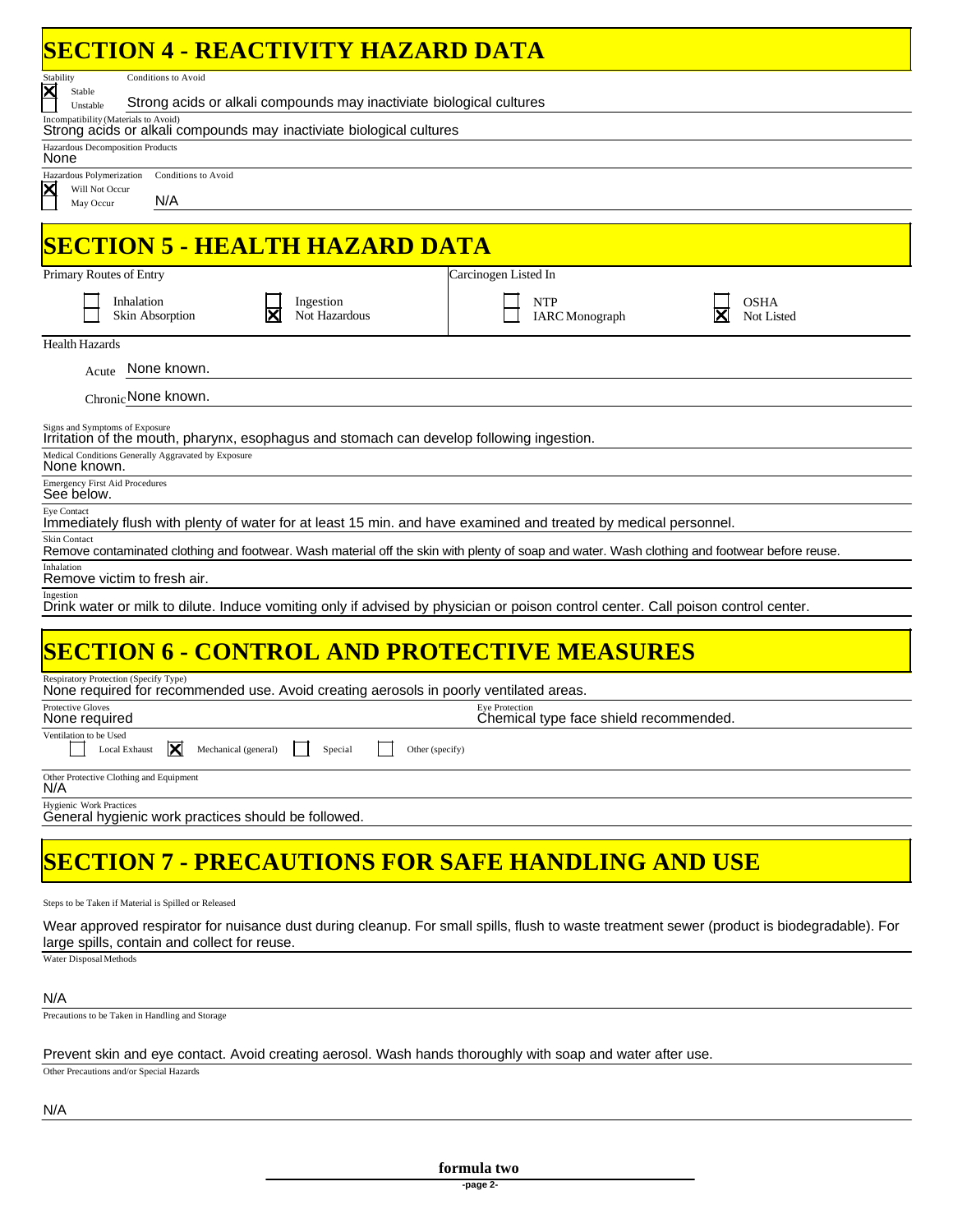# MATERIAL SAFETY DATA SHEET formula three

Manufacturer

Jack's Magic Products, Inc.

Address

6950 112th Circle

Largo, FL 33773 Phone Number (for Information)

1-800-348-1656

Emergency Phone Number

1-800-424-9300 (international 703-527-3887)

Identity (Trade Name As Used on Label)

MSDS Number\*

N/A CAS Number\*

N/A

Date Prepared

08/01/03 Prepared By\*

N/A

Note: Blank spaces are not permitted. If any item is not applicable, or no information is available, the space must be marked to indicate that

## **SECTION 1 - MATERIAL IDENTIFICATION AND INFORMATION**

| <b>COMPONENTS - Chemical Name &amp; Common Names</b>              |            | <b>OSHA</b> | <b>ACHIH</b> | OTHER LIMITS       |
|-------------------------------------------------------------------|------------|-------------|--------------|--------------------|
| (Hazardous Components 1% or greater, Carcinogens 0.1% or greater) | $% *$      | PEL         | <b>TLV</b>   | <b>RECOMMENDED</b> |
|                                                                   |            |             |              |                    |
| Proprietary Formulation                                           |            |             |              |                    |
|                                                                   |            |             |              |                    |
|                                                                   |            |             |              |                    |
|                                                                   |            |             |              |                    |
|                                                                   |            |             |              |                    |
|                                                                   |            |             |              |                    |
| Non-Hazardous Ingredients                                         |            |             |              |                    |
| <b>TOTAL</b>                                                      | <b>100</b> |             |              |                    |

## **SECTION 2 - PHYSICAL / CHEMICAL CHARACTERISTICS**

| <b>Boiling Point</b>                         | Specific Gravity $(H2) = 1$ ) |  |
|----------------------------------------------|-------------------------------|--|
| $>212^\circ$ F                               | 1.27                          |  |
| Vapor Pressure (mm Hg and Temperature)       | <b>Melting Point</b>          |  |
| <water< td=""><td>N/A</td><td></td></water<> | N/A                           |  |
| Vapor Density $(Air = 1)$                    | <b>Evaporation Rate</b>       |  |
| N/A                                          | $<$ 1                         |  |
| Solubility in Water                          | Water Reactive                |  |
| Complete                                     | N/A                           |  |
| Appearance and Odor                          |                               |  |

Clear, slightly yellow liquid

| Flash Point and Method Used                                                                                   | <b>Auto Ignition Temperature</b> | Flammability Limits in Air % by Volume | LEL | UEL |
|---------------------------------------------------------------------------------------------------------------|----------------------------------|----------------------------------------|-----|-----|
| N/A (water solution)                                                                                          | N/A                              | N/A                                    | N/A | N/A |
| <b>Extinguisher Media</b>                                                                                     |                                  |                                        |     |     |
| Non-flammable, use appropriate extinguishing methods for surrounding fire<br>Special Fire Fighting Procedures |                                  |                                        |     |     |

Unusual Fire and Explosion Hazards

None known.